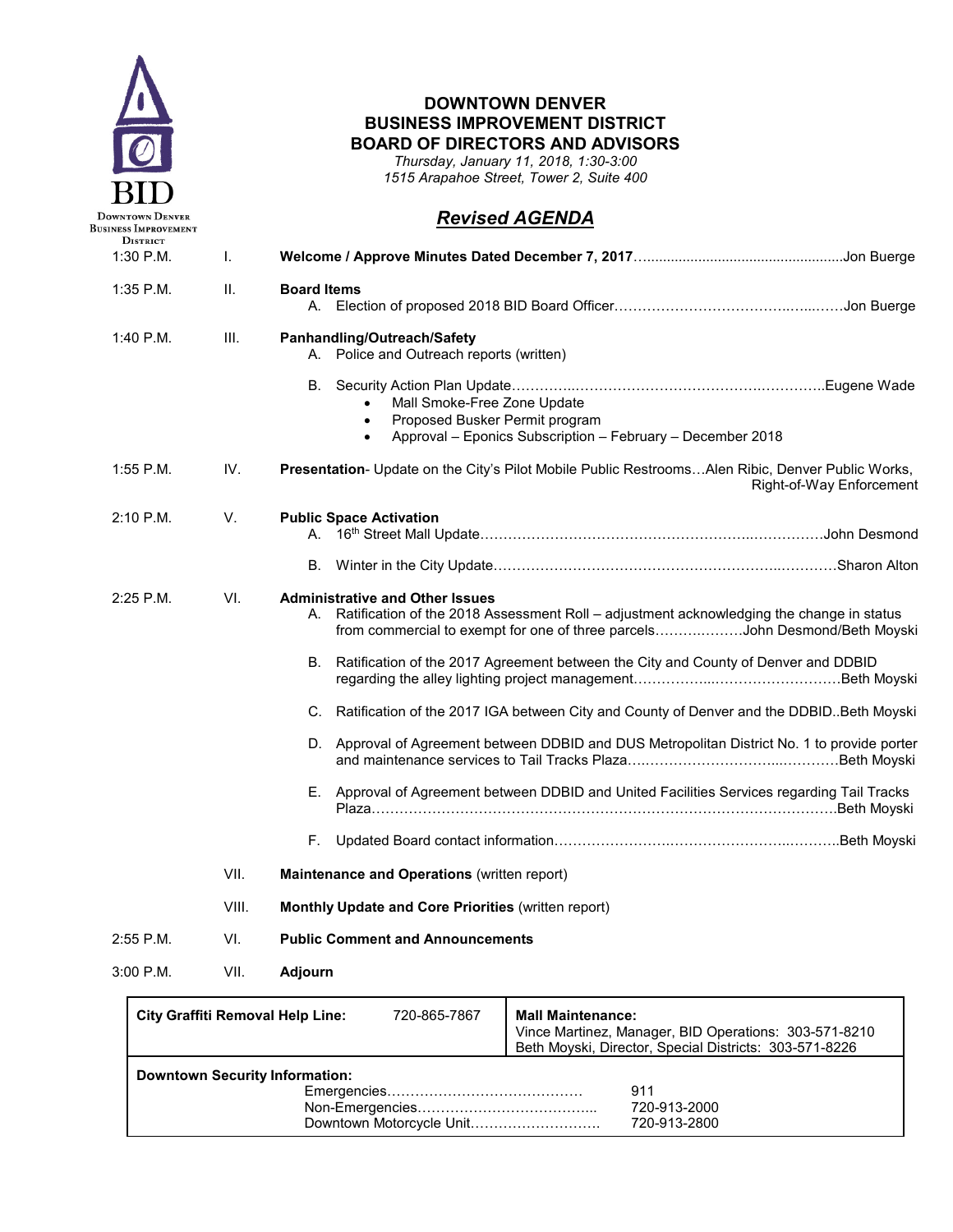

*Thursday, February 1, 2018, 1:30-3:00 1515 Arapahoe Street, Tower 2, Suite 400*

| $1:30$ P.M. | I.    |                                                                                                                                                                                                                                  |  |
|-------------|-------|----------------------------------------------------------------------------------------------------------------------------------------------------------------------------------------------------------------------------------|--|
| $1:35$ P.M. | H.    | <b>Safety and Security</b><br>A. Police and Outreach reports (written)                                                                                                                                                           |  |
|             |       | В.                                                                                                                                                                                                                               |  |
| $1:45$ P.M. | III.  | <b>Public Space/Activation</b>                                                                                                                                                                                                   |  |
|             |       | <b>B</b>                                                                                                                                                                                                                         |  |
| $2:15$ P.M. | IV.   | <b>Mobility Update</b>                                                                                                                                                                                                           |  |
|             |       | Β.                                                                                                                                                                                                                               |  |
| $2:30$ P.M. | VI.   | <b>Administrative and Other Issues</b><br>A. Transit Pillar Electrification – Proposed Amendment to Agreement                                                                                                                    |  |
| 2:45 p.m.   | VII.  | <b>Executive Session</b><br>Executive session pursuant to C.R.S. Section 24-6-402(4)(b) to consult with or receive advise from<br>attorney on legal questions related to possible amendment of independent contractor agreement. |  |
|             | VIII. | <b>Maintenance and Operations (written report)</b>                                                                                                                                                                               |  |
|             | IX.   | Monthly Update and Core Priorities (written report)                                                                                                                                                                              |  |
| $2:55$ P.M. | Χ.    | <b>Public Comment and Announcements</b>                                                                                                                                                                                          |  |
| $3:00$ P.M. | XI.   | <b>Adjourn</b>                                                                                                                                                                                                                   |  |

| <b>City Graffiti Removal Help Line:</b> | 720-865-7867 | <b>Mall Maintenance:</b><br>Vince Martinez, Manager, BID Operations: 303-571-8210<br>Beth Moyski, Director, Special Districts: 303-571-8226 |
|-----------------------------------------|--------------|---------------------------------------------------------------------------------------------------------------------------------------------|
| <b>Downtown Security Information:</b>   |              | 911<br>720-913-2000<br>720-913-2800                                                                                                         |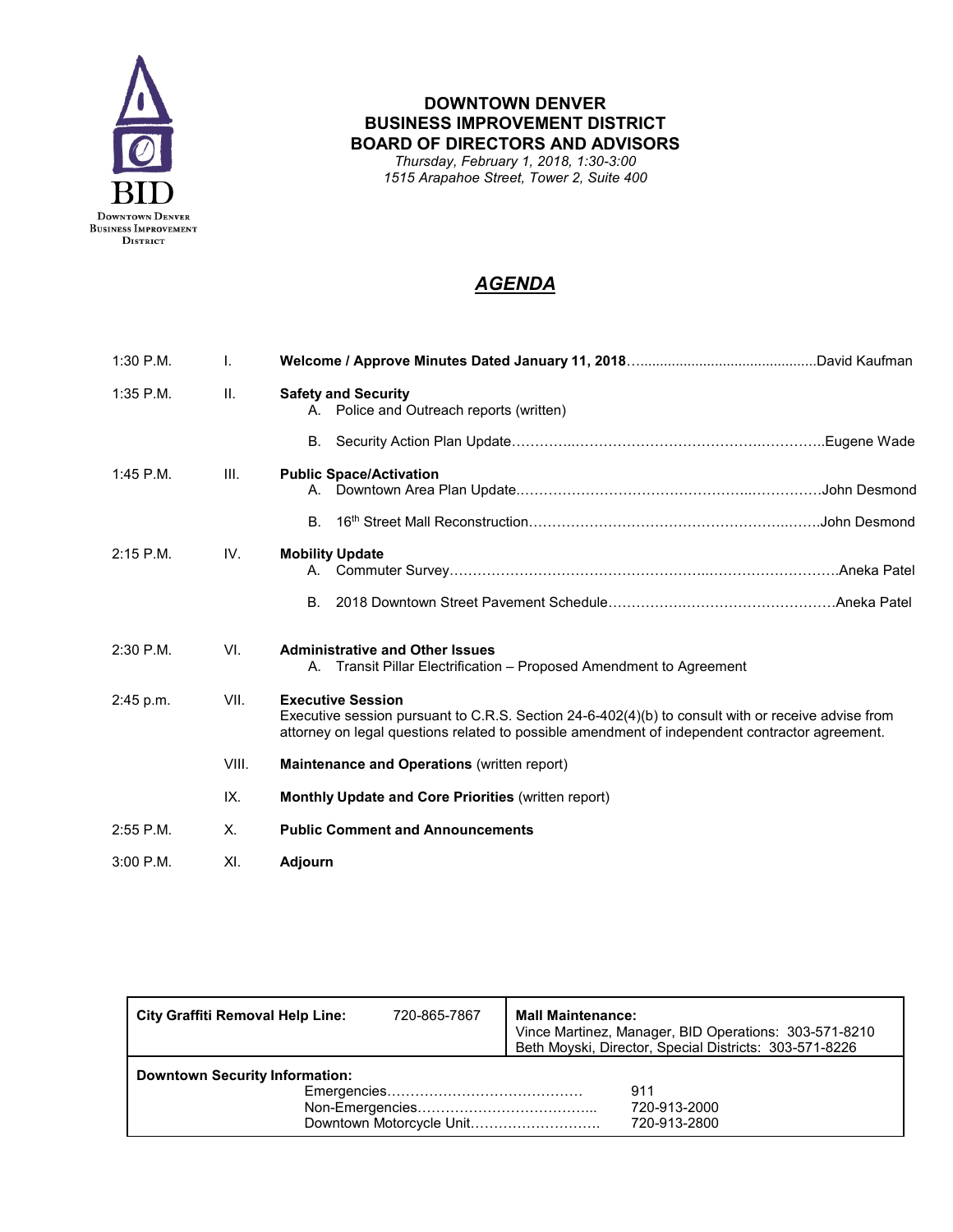

*Thursday, March 1, 2018, 1:30-3:00 1515 Arapahoe Street, Tower 3, Suite 100*

| $1:30$ P.M. | I.      |                                                                        |
|-------------|---------|------------------------------------------------------------------------|
| $1:35$ P.M. | $\Pi$ . | <b>Safety and Security</b><br>A. Police and Outreach reports (written) |
|             |         | B.                                                                     |
| $1:45$ P.M. | III.    | <b>Public Space/Activation</b>                                         |
| $2:00$ P.M. | VI.     | <b>Administrative and Other Issues</b>                                 |
|             |         | В.                                                                     |
|             |         |                                                                        |
|             | VII.    | <b>Maintenance and Operations (written report)</b>                     |
|             | VIII.   | <b>Monthly Update and Core Priorities (written report)</b>             |
| $2:55$ P.M. | IX.     | <b>Public Comment and Announcements</b>                                |
| $3:00$ P.M. | X.      | Adjourn                                                                |

| <b>City Graffiti Removal Help Line:</b> | 720-865-7867             | <b>Mall Maintenance:</b><br>Vince Martinez, Manager, BID Operations: 303-571-8210<br>Beth Moyski, Director, Special Districts: 303-571-8226 |
|-----------------------------------------|--------------------------|---------------------------------------------------------------------------------------------------------------------------------------------|
| <b>Downtown Security Information:</b>   | Downtown Motorcycle Unit | 911<br>720-913-2000<br>720-913-2800                                                                                                         |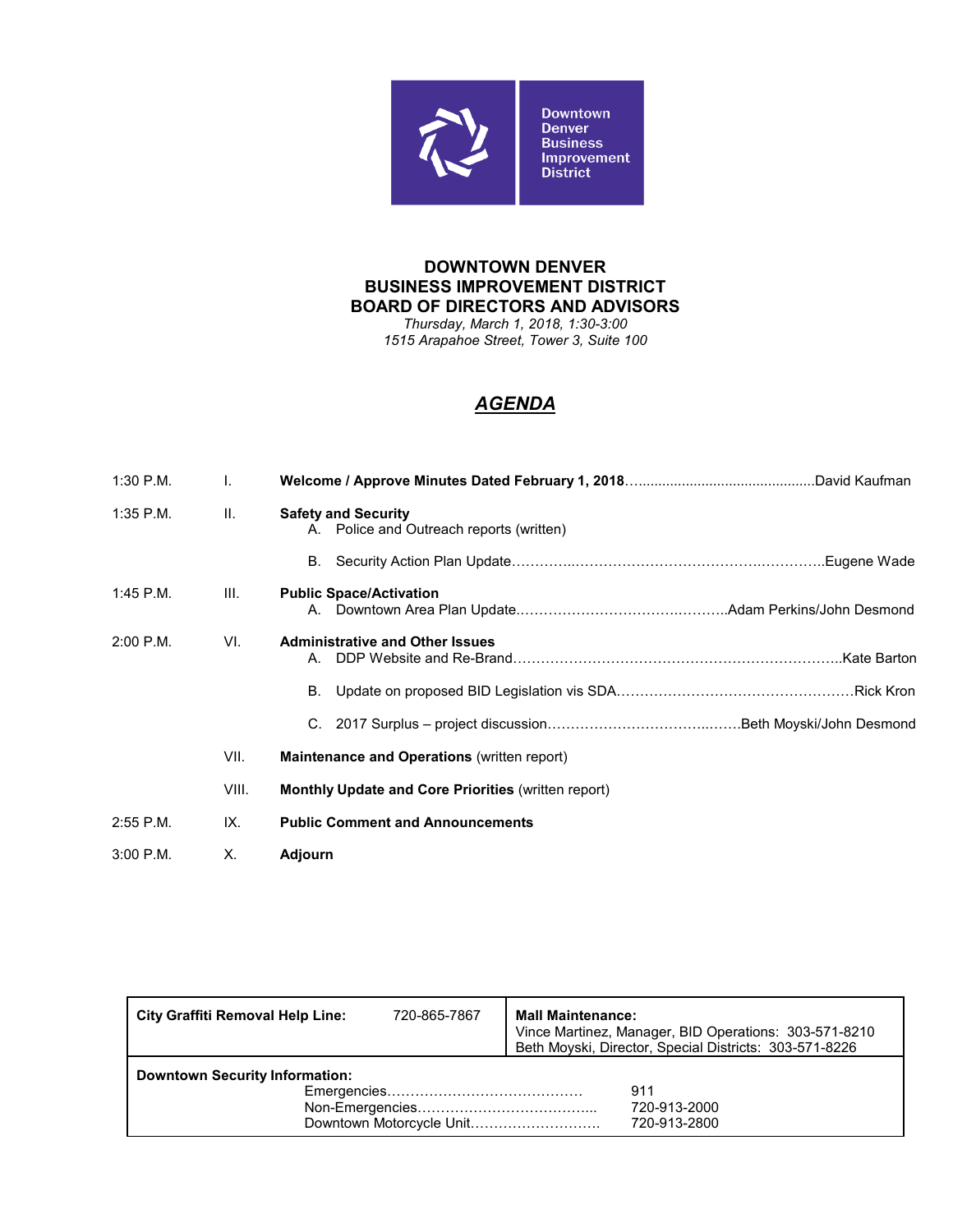

*Thursday, April 5, 2018, 1:30-3:00 1515 Arapahoe Street, Tower 3, Suite 100*

| $1:30$ P.M. | I.    |                                                                                                                                                                                                                                                                                                                                                                                    |  |  |
|-------------|-------|------------------------------------------------------------------------------------------------------------------------------------------------------------------------------------------------------------------------------------------------------------------------------------------------------------------------------------------------------------------------------------|--|--|
| $1:35$ P.M. | II.   | <b>Safety and Security</b><br>A. Police and Outreach reports (written)                                                                                                                                                                                                                                                                                                             |  |  |
|             |       | В.                                                                                                                                                                                                                                                                                                                                                                                 |  |  |
| $1:50$ P.M. | III.  | <b>Administrative and Other Issues</b><br>В.<br>C.<br>Proposed Amendment to the BID-CSG Maintenance Contract<br>D.<br><b>Potential Executive Session</b><br>$\bullet$<br>Executive session pursuant to C.R.S. Section $24-6-402(4)(b)$ to consult with or<br>receive advise from attorney on legal questions related to possible amendment of<br>independent contractor agreement. |  |  |
| $2:35$ P.M. | IV.   | <b>Public Space/Activation</b>                                                                                                                                                                                                                                                                                                                                                     |  |  |
|             | V.    | Maintenance and Operations (written report)                                                                                                                                                                                                                                                                                                                                        |  |  |
|             | VI.   | <b>Monthly Update and Core Priorities (written report)</b>                                                                                                                                                                                                                                                                                                                         |  |  |
| $2:55$ P.M. | VII.  | <b>Public Comment and Announcements</b>                                                                                                                                                                                                                                                                                                                                            |  |  |
| $3:00$ P.M. | VIII. | <b>Adjourn</b>                                                                                                                                                                                                                                                                                                                                                                     |  |  |

| <b>City Graffiti Removal Help Line:</b> | 720-865-7867             | <b>Mall Maintenance:</b><br>Vince Martinez, Manager, BID Operations: 303-571-8210<br>Beth Moyski, Director, Special Districts: 303-571-8226 |
|-----------------------------------------|--------------------------|---------------------------------------------------------------------------------------------------------------------------------------------|
| <b>Downtown Security Information:</b>   | Downtown Motorcycle Unit | 911<br>720-913-2000<br>720-913-2800                                                                                                         |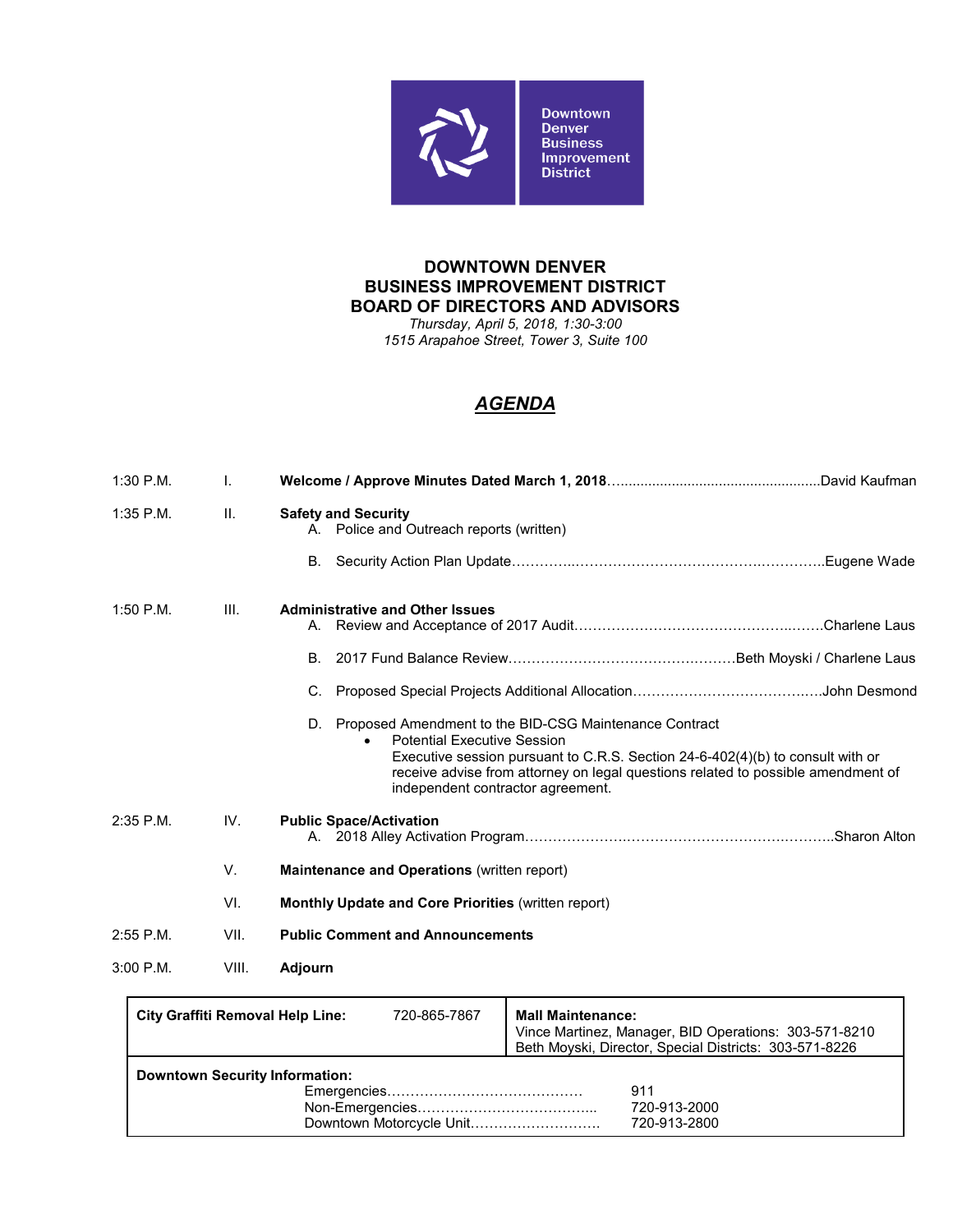

*Thursday, May 3, 2018, 1:30-3:00 1515 Arapahoe Street, Tower 3, Suite 100*

| $1:30$ P.M. | $\mathbf{I}$ . |                                                                        |
|-------------|----------------|------------------------------------------------------------------------|
| $1:35$ P.M. | II.            | <b>Safety and Security</b><br>A. Police and Outreach reports (written) |
|             |                |                                                                        |
| $1:50$ P.M. | III.           | <b>Public Space/Activation</b>                                         |
|             |                | B.                                                                     |
| 205 P.M.    | IV.            | <b>Administrative and Other Issues</b><br>А.                           |
|             |                | В.                                                                     |
|             |                | C.                                                                     |
|             |                | D. BID Property Owner Update Meeting - May 10, 4:30-5:30 PMBeth Moyski |
|             | V.             | Maintenance and Operations (written report)                            |
|             | VI.            | <b>Monthly Update and Core Priorities (written report)</b>             |
| $2:55$ P.M. | VII.           | <b>Public Comment and Announcements</b>                                |
| $3:00$ P.M. | VIII.          | Adjourn                                                                |

| <b>City Graffiti Removal Help Line:</b> | 720-865-7867             | <b>Mall Maintenance:</b><br>Vince Martinez, Manager, BID Operations: 303-571-8210<br>Beth Moyski, Director, Special Districts: 303-571-8226 |
|-----------------------------------------|--------------------------|---------------------------------------------------------------------------------------------------------------------------------------------|
| <b>Downtown Security Information:</b>   | Downtown Motorcycle Unit | 911<br>720-913-2000<br>720-913-2800                                                                                                         |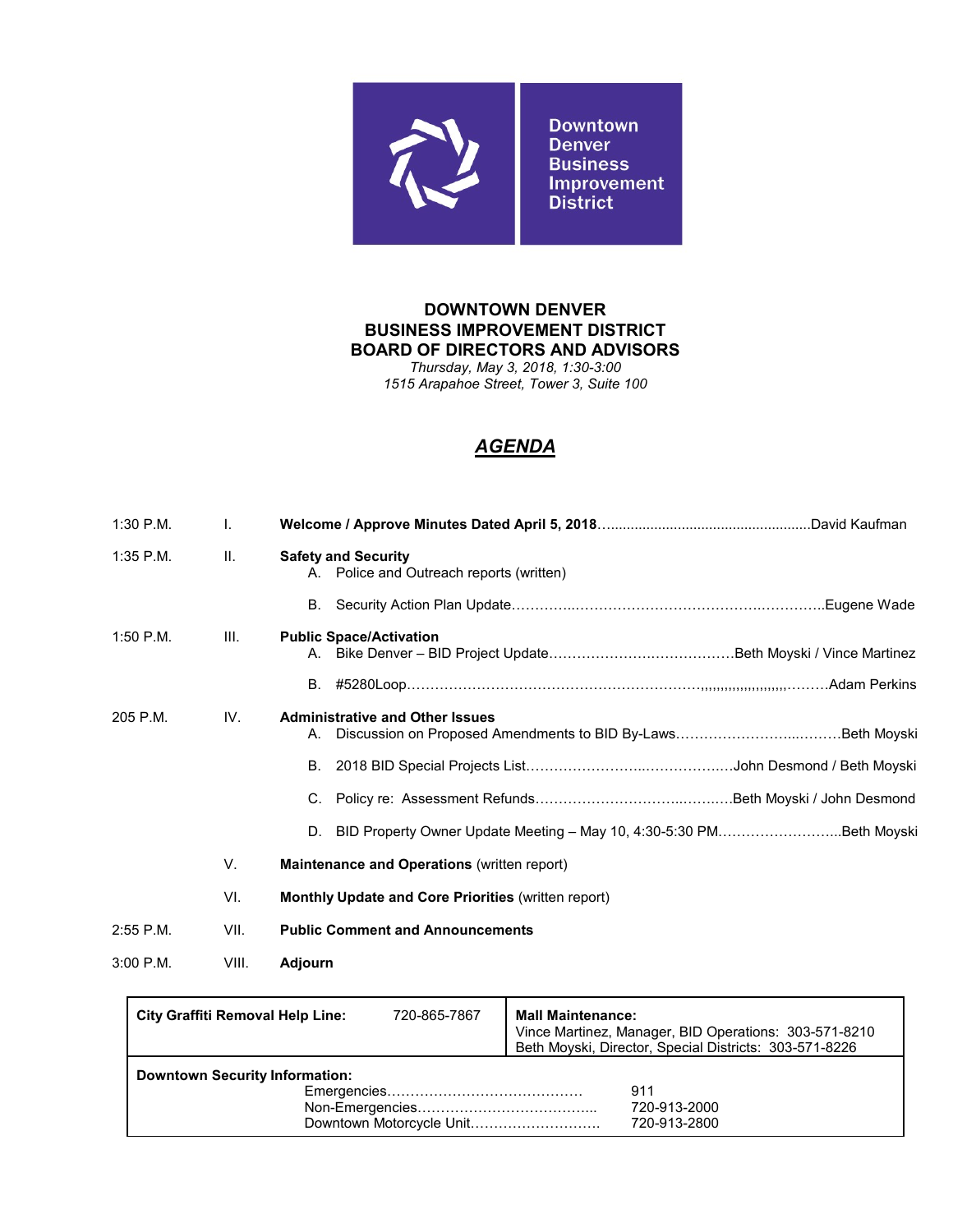

*Thursday, June 7, 2018, 1:30-3:00 1515 Arapahoe Street, Tower 3, Suite 100*

| $1:30$ P.M. | I.    |                                                                                                               |  |
|-------------|-------|---------------------------------------------------------------------------------------------------------------|--|
| $1:35$ P.M. | II.   | <b>Safety and Security</b><br>A. Police and Outreach reports (written)                                        |  |
|             |       | В.                                                                                                            |  |
| $1:50$ P.M. | III.  | <b>Economic Development</b>                                                                                   |  |
| $2:10$ P.M. | IV.   | <b>Public Space/Activation</b>                                                                                |  |
|             |       | В.                                                                                                            |  |
| 2:30 P.M.   | V.    | <b>Administrative and Other Issues</b><br>A. Review and Approve Proposed Amendments to BID By-LawsBeth Moyski |  |
| $2:40$ P.M. | VI.   | <b>Maintenance and Operations (written report)</b>                                                            |  |
|             | VII.  | <b>Monthly Update and Core Priorities (written report)</b>                                                    |  |
| $2:55$ P.M. | VIII. | <b>Public Comment and Announcements</b>                                                                       |  |
| $3:00$ P.M. | IX.   | Adjourn                                                                                                       |  |

| City Graffiti Removal Help Line:      | 720-865-7867             | <b>Mall Maintenance:</b><br>Vince Martinez, Manager, BID Operations: 303-571-8210<br>Beth Moyski, Director, Special Districts: 303-571-8226 |
|---------------------------------------|--------------------------|---------------------------------------------------------------------------------------------------------------------------------------------|
| <b>Downtown Security Information:</b> | Downtown Motorcycle Unit | 911<br>720-913-2000<br>720-913-2800                                                                                                         |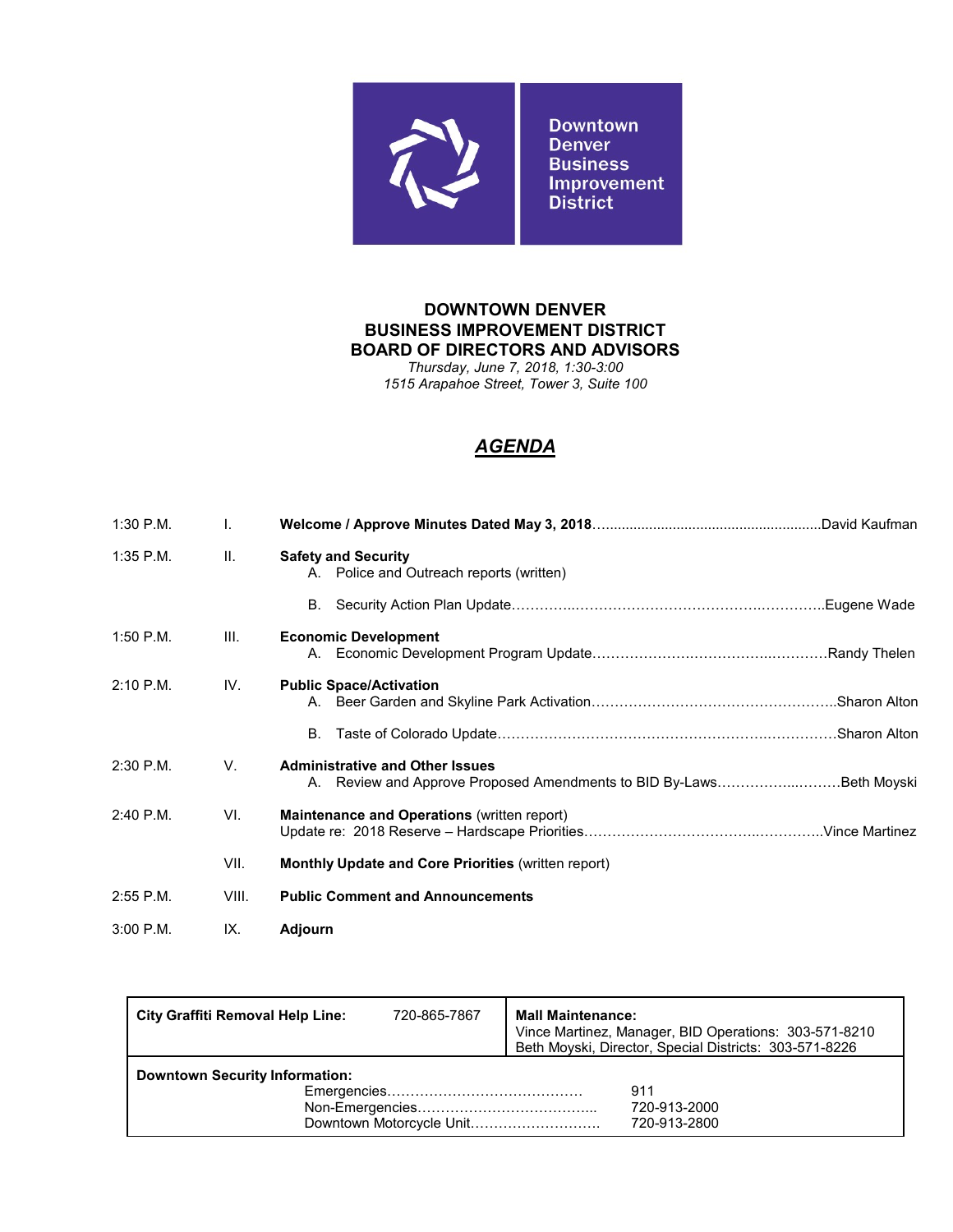

*Thursday, July 12, 2018, 1:30-3:00 1515 Arapahoe Street, Tower 3, Suite 100*

| $1:30$ P.M. | $\mathbf{I}$ .  |                                                                                                                                                                                                                                                                                                                                                  |  |  |  |  |
|-------------|-----------------|--------------------------------------------------------------------------------------------------------------------------------------------------------------------------------------------------------------------------------------------------------------------------------------------------------------------------------------------------|--|--|--|--|
| $1:35$ P.M. | $\mathbf{II}$ . | <b>Safety and Security</b><br>A. Police and Outreach reports (written)                                                                                                                                                                                                                                                                           |  |  |  |  |
| $1:55$ P.M. | III.            | <b>Public Space/Activation</b><br>A. Update regarding dockless vehicles in the BID - Public Right-of-Way John Desmond/<br>Cindy Patton, Interim Manager of Parking Operations, Denver Public Works                                                                                                                                               |  |  |  |  |
| $2:25$ P.M. | IV.             | 16th Street Mall<br>A. Mall Environmental Assessment Process - Update on Current ScheduleJohn Desmond                                                                                                                                                                                                                                            |  |  |  |  |
| 2:30 P.M.   | V.              | <b>Administrative and Other Issues</b><br>A. 2018 BID Operating Budget 6-month ReviewBeth Moyski/John Desmond/Charlene Laus<br>C. Board Approval - Alley Lighting Program Installation Work (Contract exceeds 1% of BID<br>Operating Budget)<br>D. Board Approval - Hardscape Installation Work (Contract exceeds 1% of BID Operating<br>Budget) |  |  |  |  |
|             | VI.             | <b>Maintenance and Operations (written report)</b>                                                                                                                                                                                                                                                                                               |  |  |  |  |
|             | VII.            | <b>Monthly Update and Core Priorities (written report)</b>                                                                                                                                                                                                                                                                                       |  |  |  |  |
| $2:55$ P.M. | VIII.           | <b>Public Comment and Announcements</b>                                                                                                                                                                                                                                                                                                          |  |  |  |  |
| $3:00$ P.M. | IX.             | <b>Adjourn</b>                                                                                                                                                                                                                                                                                                                                   |  |  |  |  |

| City Graffiti Removal Help Line:      | 720-865-7867             | <b>Mall Maintenance:</b><br>Vince Martinez, Manager, BID Operations: 303-571-8210<br>Beth Moyski, Director, Special Districts: 303-571-8226 |
|---------------------------------------|--------------------------|---------------------------------------------------------------------------------------------------------------------------------------------|
| <b>Downtown Security Information:</b> | Downtown Motorcycle Unit | 911<br>720-913-2000<br>720-913-2800                                                                                                         |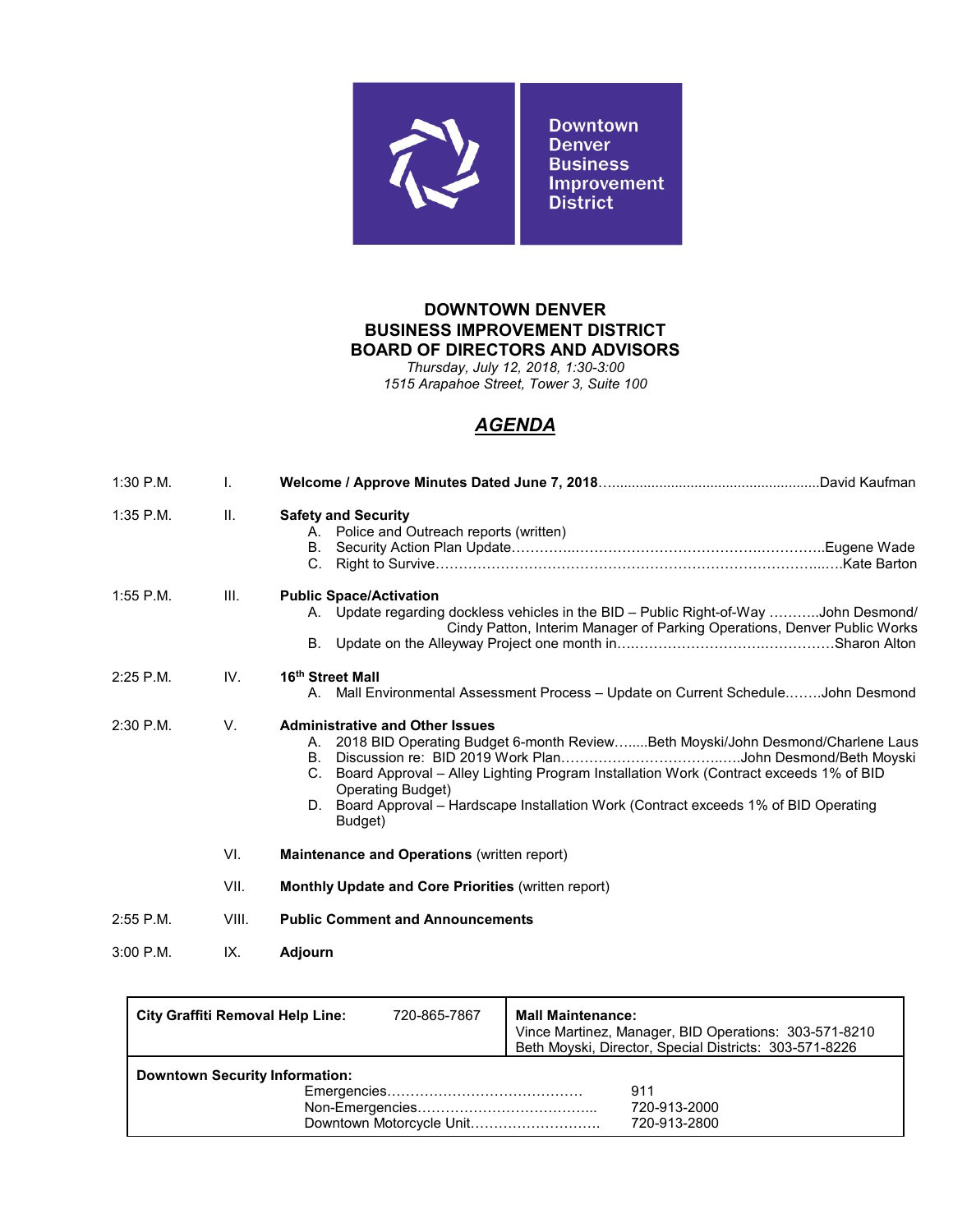

*Thursday, August 2, 2018, 1:30-3:00 1515 Arapahoe Street, Tower 3, Suite 100*

# *REVISED AGENDA*

| $1:30$ P.M. | $\mathbf{L}$ |                                                                                                                                                                                                                                                                                                                               |
|-------------|--------------|-------------------------------------------------------------------------------------------------------------------------------------------------------------------------------------------------------------------------------------------------------------------------------------------------------------------------------|
| $1:35$ P.M. | Ш.           | <b>Safety and Security</b><br>A. Police and Outreach reports (written)<br>.Eugene Wade<br>В.<br>C.                                                                                                                                                                                                                            |
| $2:05$ P.M. | III.         | <b>Public Space/Activation</b><br>A. Report: BID – Bike Denver Bike Rack Project James Waddell / Beth Moyski                                                                                                                                                                                                                  |
| $2:15$ P.M. | IV.          | <b>Administrative and Other Issues</b><br>Downtown Area Plan - Midpoint Review - Final RecommendationsAdam Perkins<br>А.<br><b>B.</b><br>C. Continuation of 2019 BID Priorities for Work Plan and Budget Discussion Beth Moyski<br>Public Hearing and Board Vote on Amendment to 2018 BID BudgetBeth Moyski<br>D.<br>Е.<br>Е. |
|             | V.           | <b>Maintenance and Operations (written report)</b>                                                                                                                                                                                                                                                                            |
|             | VI.          | <b>Monthly Update and Core Priorities (written report)</b>                                                                                                                                                                                                                                                                    |
| $2:55$ P.M. | VII.         | <b>Public Comment and Announcements</b>                                                                                                                                                                                                                                                                                       |
| $3:00$ P.M. | VIII.        | Adjourn                                                                                                                                                                                                                                                                                                                       |

| <b>City Graffiti Removal Help Line:</b> | 720-865-7867 | <b>Mall Maintenance:</b><br>Vince Martinez, Manager, BID Operations: 303-571-8210<br>Beth Moyski, Director, Special Districts: 303-571-8226 |
|-----------------------------------------|--------------|---------------------------------------------------------------------------------------------------------------------------------------------|
| <b>Downtown Security Information:</b>   |              | 911<br>720-913-2000<br>720-913-2800                                                                                                         |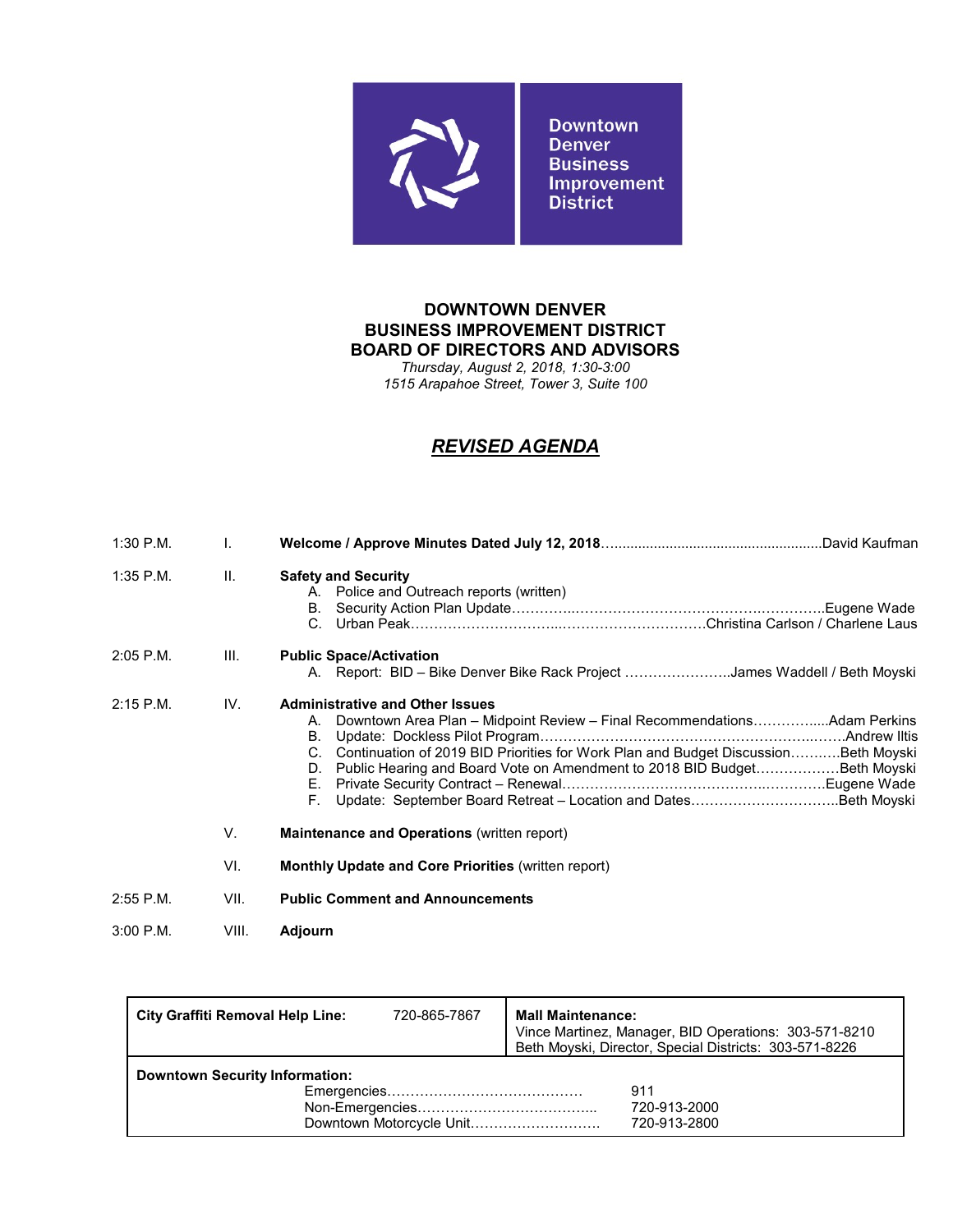

#### **DOWNTOWN DENVER BUSINESS IMPROVEMENT DISTRICT**

## **BOARD OF DIRECTORS AND ADVISORS**

*Tuesday, September 18, 2018, 11:15 AM to 12:00 Noon* **Hotel Talisa, Vail, Colorado** Powell Room

- **I. Welcome and Call to Order**
- **II. Approval of Minutes – dated August 2, 2018**
- **III. Approval of 2019 Budget**
- **IV.** Review and Approve Letter regarding 16<sup>th</sup> Street Mall
- **V. Adjourn**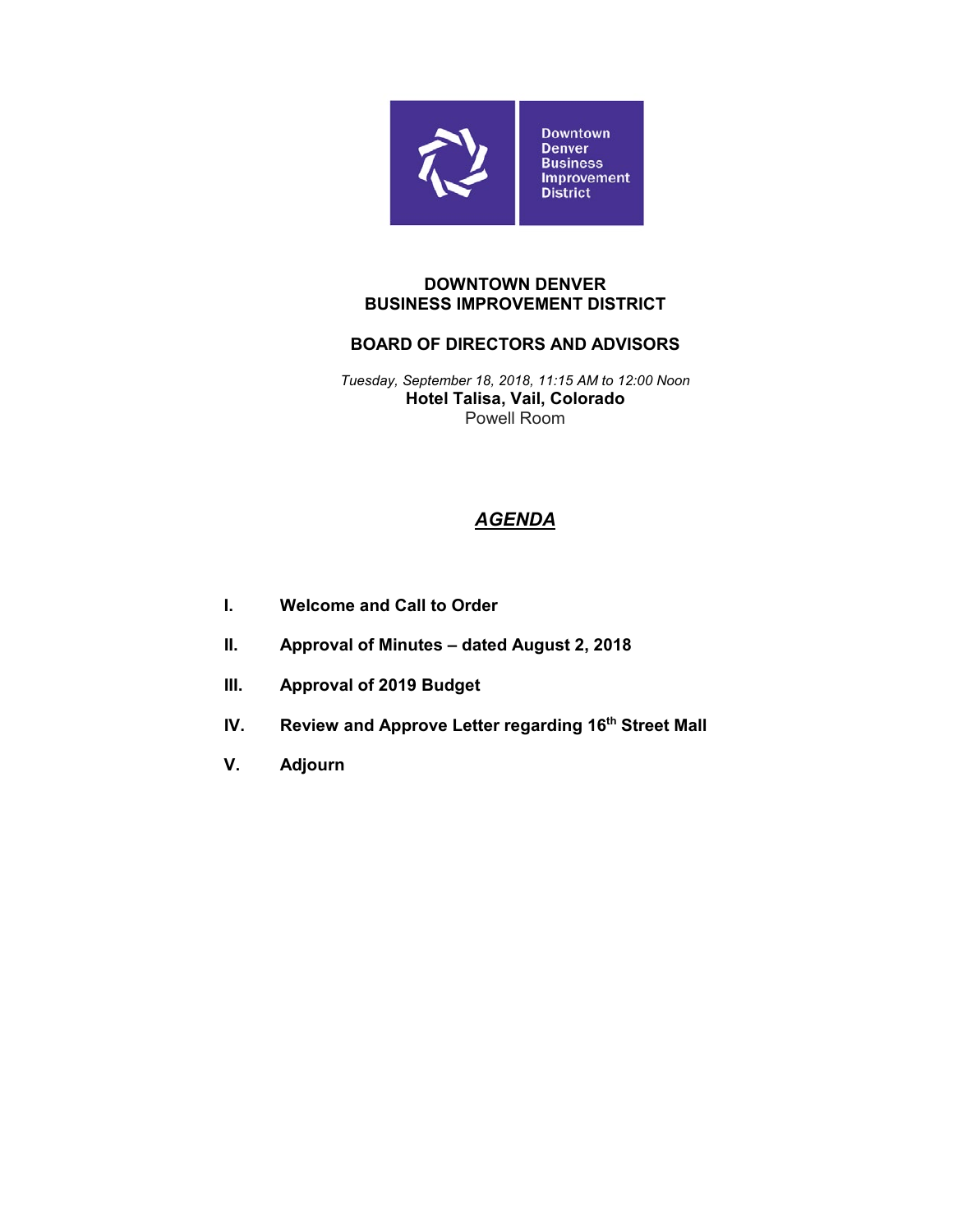

*Thursday, October 4, 2018, 1:30-3:00 1515 Arapahoe Street, Tower 3, Suite 100*

| $1:30$ P.M. | I.    |                                                                                                                                |  |  |  |
|-------------|-------|--------------------------------------------------------------------------------------------------------------------------------|--|--|--|
| $1:35$ P.M. | Ш.    | <b>Safety and Security</b><br>A. Police and Outreach reports (written)                                                         |  |  |  |
| $1:55$ P.M. | III.  | <b>Administrative and Other Issues</b><br>B. Ratification of approval of BID letter regarding RTD BUILD applicationBeth Moyski |  |  |  |
| $2:05$ P.M. | IV.   | <b>Public Space/Activation</b>                                                                                                 |  |  |  |
|             | V.    | <b>Maintenance and Operations (written report)</b>                                                                             |  |  |  |
|             | VI.   | <b>Monthly Update and Core Priorities (written report)</b>                                                                     |  |  |  |
|             | VII.  | <b>Public Comment and Announcements</b>                                                                                        |  |  |  |
| $3:00$ P.M. | VIII. | <b>Adjourn</b>                                                                                                                 |  |  |  |

| 720-865-                              | <b>Mall Maintenance:</b><br>Vince Martinez, Manager, BID Operations: 303-571-<br>8210 |  |  |  |
|---------------------------------------|---------------------------------------------------------------------------------------|--|--|--|
|                                       | Beth Moyski, Director, Special Districts: 303-571-8226                                |  |  |  |
| <b>Downtown Security Information:</b> |                                                                                       |  |  |  |
|                                       |                                                                                       |  |  |  |
|                                       |                                                                                       |  |  |  |
|                                       | Downtown Motorcycle Unit720-913-2800                                                  |  |  |  |
|                                       |                                                                                       |  |  |  |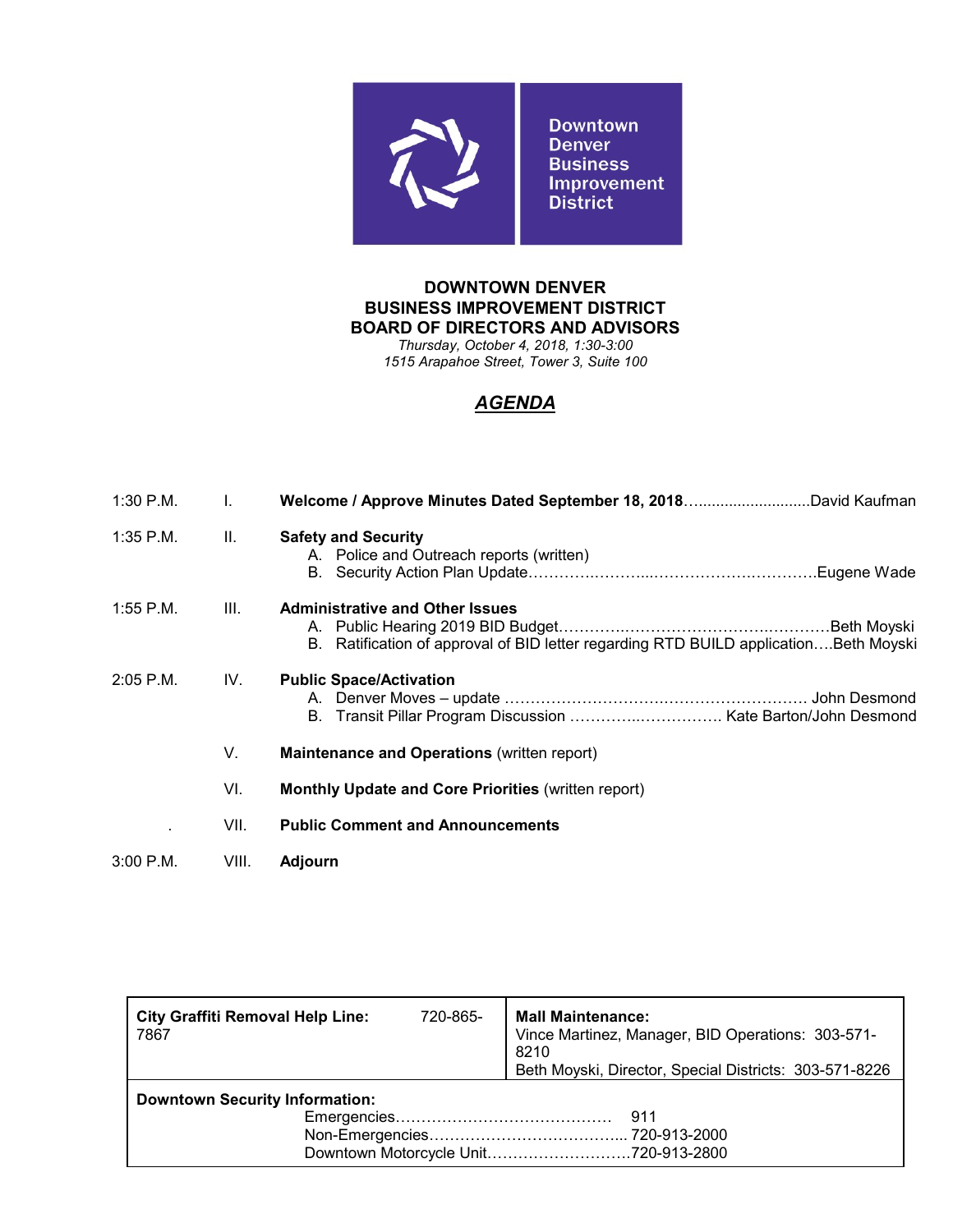

*Thursday, November 1, 2018, 1:30-3:00 1515 Arapahoe Street, Tower 3, Suite 100*

| 1:30 P.M.   | I.    |                                                                                                                                                                     |  |  |  |
|-------------|-------|---------------------------------------------------------------------------------------------------------------------------------------------------------------------|--|--|--|
| $1:35$ P.M. | Ш.    | <b>Safety and Security</b><br>A. Police and Outreach reports (written)                                                                                              |  |  |  |
| $1:50$ P.M. | III.  | <b>Public Space/Activation</b>                                                                                                                                      |  |  |  |
| $2:10$ P.M. | IV.   | <b>Administrative and Other Issues</b><br>Emily Griffin Foundation - Request for Refund of BID AssessmentsJohn Desmond/<br>А.<br>Beth Moyski / Ron Fano<br>В.<br>C. |  |  |  |
|             | V.    | <b>Maintenance and Operations (written report)</b>                                                                                                                  |  |  |  |
|             | VI.   | <b>Monthly Update and Core Priorities (written report)</b>                                                                                                          |  |  |  |
| $2:55$ P.M  | VII.  | <b>Public Comment and Announcements</b>                                                                                                                             |  |  |  |
| $3:00$ P.M. | VIII. | <b>Adjourn</b>                                                                                                                                                      |  |  |  |

| <b>City Graffiti Removal Help Line:</b><br>7867 | 720-865- | <b>Mall Maintenance:</b><br>Vince Martinez, Manager, BID Operations: 303-571-<br>8210 |  |  |  |
|-------------------------------------------------|----------|---------------------------------------------------------------------------------------|--|--|--|
|                                                 |          | Beth Moyski, Director, Special Districts: 303-571-8226                                |  |  |  |
| <b>Downtown Security Information:</b>           |          |                                                                                       |  |  |  |
|                                                 |          | -911                                                                                  |  |  |  |
|                                                 |          |                                                                                       |  |  |  |
|                                                 |          |                                                                                       |  |  |  |